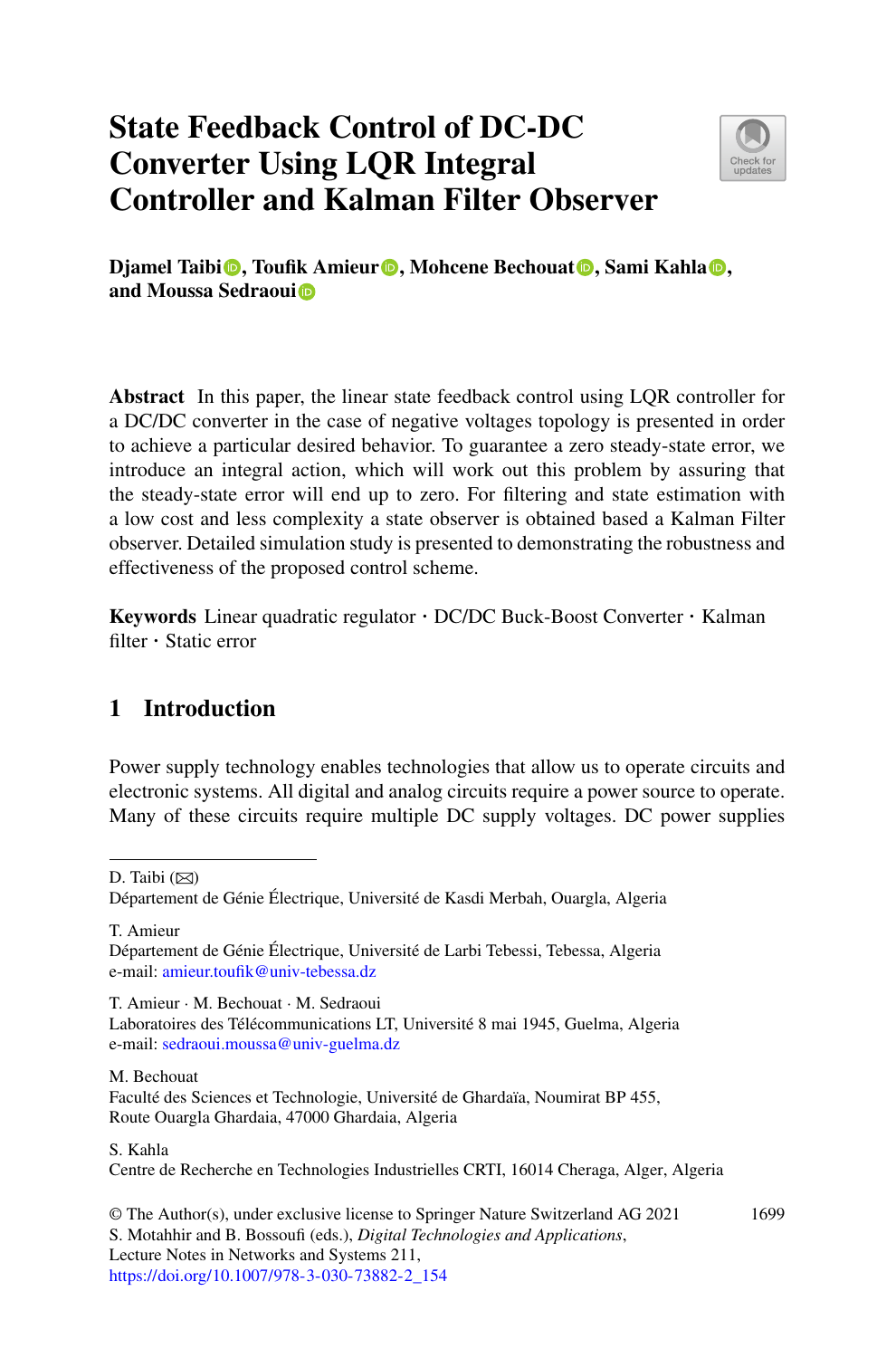are widely used in telecommunications, household appliances, defense, and medical electronics [\[1\]](#page-10-0). The DC voltage is generally obtained from a battery or by converting AC current into DC current using a transformer, rectifier, and filter [\[1,](#page-10-0) [2\]](#page-10-1).

In some power supplies, a negative output voltage are required. There are many different methods for generating a negative voltage in the output from a positive voltage in the input. A very simple and inexpensive method for obtaining a negative voltage is the Buck-Boost converter. The main advantage of this converter is the simplicity of design. The topology requires very few components, which reduces the cost and complexity of the development.

In [\[3\]](#page-10-2) a proportional-integral voltage regulator (PI) is extended by a sensorless predictive control of Buck-Boost converter using a self-correction differential current observer. [\[4\]](#page-10-3) Presents three adaptive optimal PI controllers that can be used for switching power converters with the unknown load resistance. Robust control used for the control of DC-DC converters in [\[5,](#page-10-4) [6\]](#page-10-5). Presents LQR control of power converters. Similar to this paper, [\[7\]](#page-10-6) introduces an integral action for DC/DC Boost converter. In [\[8\]](#page-10-7) a multi-loop based PI control and an LQG method are used to control a DC/DC Buck converter. The nonlinear control is used in [\[9\]](#page-10-8) for Boost converter. This paper describes the LQR controller for a Buck-Boost with a negative output voltage. Finally, the Kalman filter is a special type of observer that enables optimal filtering of the different types of noise in the measurement and the system if the covariance of these noises is known [\[10\]](#page-10-9).

In Sect. [2,](#page-1-0) the Buck-Boost converter model is used directly for simulation purpose using the LQR controller. The LQR is detailed in Sect. [3.](#page-3-0) The Kalman filter observer is examined in Sect. [4.](#page-4-0) The results of the numerical simulation are presented in Sect. [5.](#page-5-0) Finally, conclusion are presented in Sect. [6.](#page-9-0)

#### <span id="page-1-0"></span>**2 The Buck-Boost Model**

The Buck-Boost converter with negative output voltages topology is as shown in Fig. [1.](#page-1-1)

Mosfet Q is ON (Fig. [2\)](#page-2-0), the charging current in the capacitor C is partially discharged. During the second interval in which the Mosfet Q is switched off (Fig. [3\)](#page-2-1), the polarity of the voltage on the inductor is reversed and the diode is conductive [\[11,](#page-10-10) [12\]](#page-10-11).

<span id="page-1-1"></span>**Fig. 1** Buck-boost converter

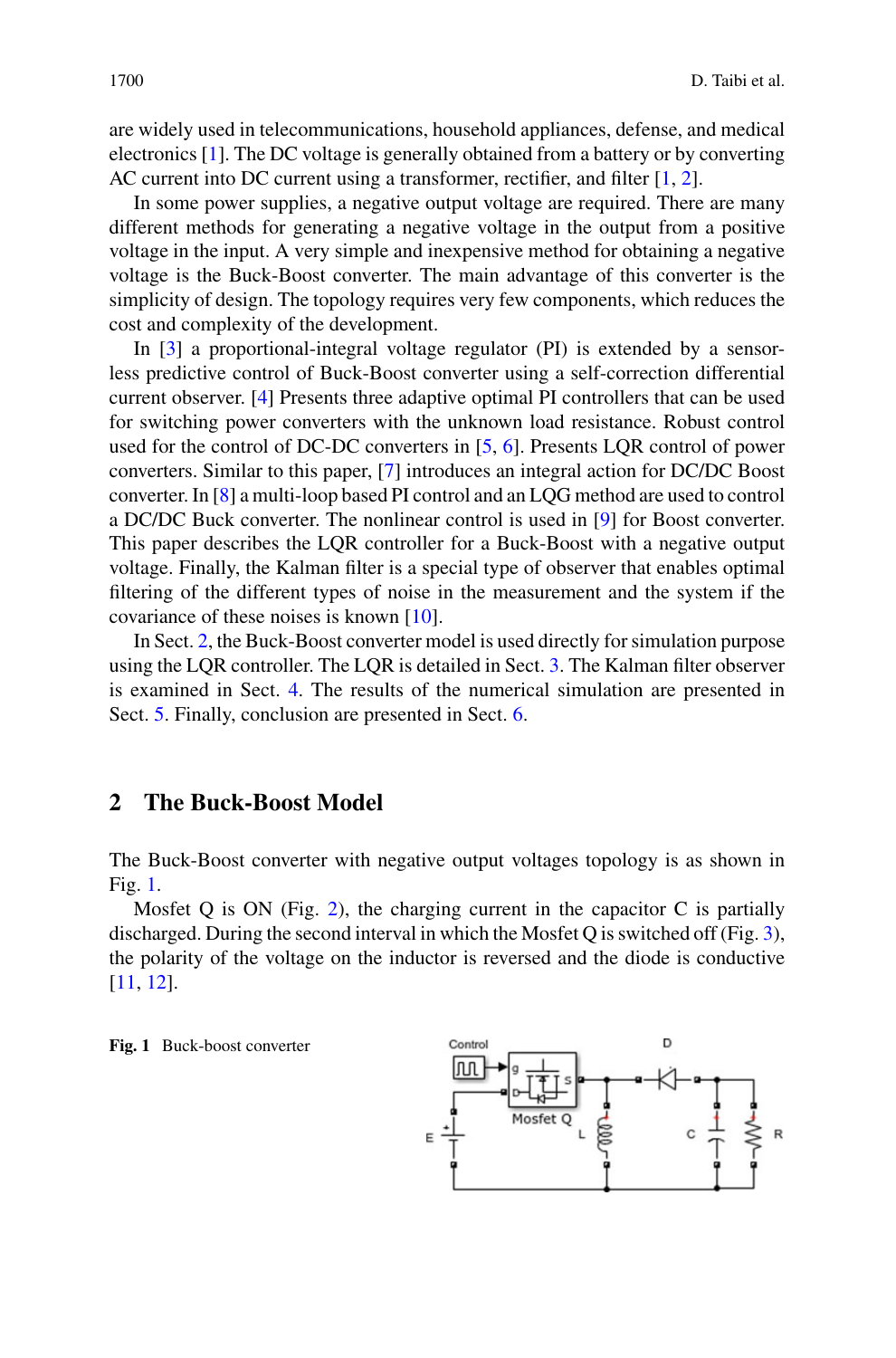

<span id="page-2-0"></span>**Fig. 2** Switched ON of the Buck-Boost converter



<span id="page-2-1"></span>**Fig. 3** Switched OFF of Buck-Boost converter

## *2.1 Model of Switched Buck-Boost Converter*

By applying Kirchhoff's laws in the two previous circuits, we get the following dynamics:

In the switching ON, the following dynamic is obtained  $[12]$ :

<span id="page-2-2"></span>
$$
\begin{cases}\nL\frac{di}{dt} = E \\
C\frac{dv}{dt} = -\frac{v}{R}\n\end{cases}
$$
\n(1)

In the switching OFF, the following dynamic is obtained [\[12\]](#page-10-11):

<span id="page-2-3"></span>
$$
\begin{cases}\nL\frac{di}{dt} = v \\
C\frac{dv}{dt} = -i - \frac{v}{R}\n\end{cases}
$$
\n(2)

From the two Eqs. [\(1\)](#page-2-2) and [\(2\)](#page-2-3), we can obtain a single unified model, which is  $u \in \{0, 1\}$ . The dynamics of the converter are therefore as follows [\[13\]](#page-10-12):

$$
\begin{cases}\nL\frac{di}{dt} = (1-u)v + uE \\
C\frac{dv}{dt} = -(1-u)i - \frac{v}{R}\n\end{cases}
$$
\n(3)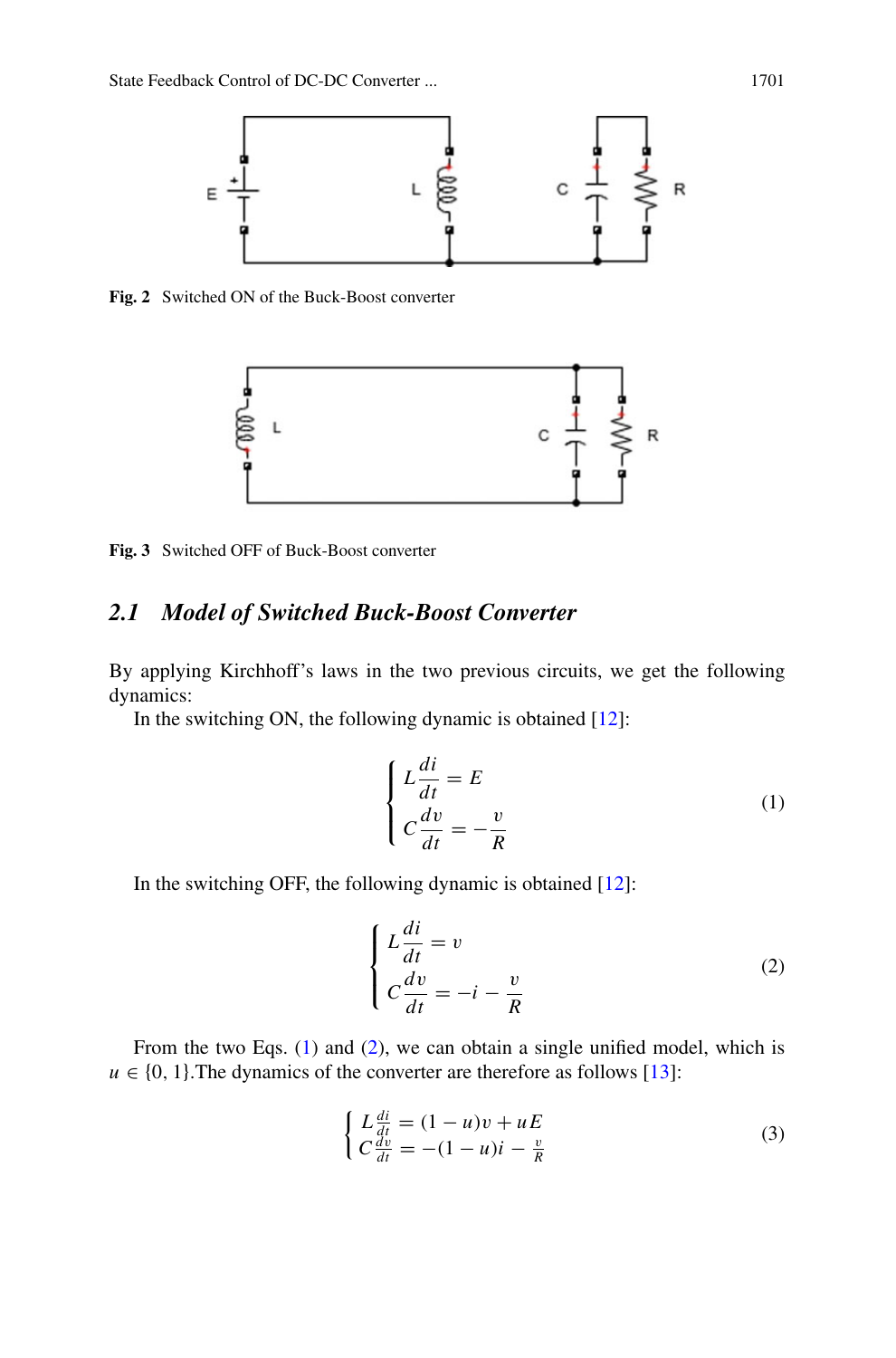#### <span id="page-3-0"></span>**3 LQR Control**

# *3.1 LQR Controller*

The Eq. [\(4\)](#page-3-1), describe the state space model of a system: [\[14\]](#page-10-13)

$$
\begin{cases}\n\dot{x}(t) = Ax(t) + Bu(t) \\
y(t) = Cx(t) + Du(t)\n\end{cases} (4)
$$

The vector of optimal control is as follows:

<span id="page-3-2"></span><span id="page-3-1"></span>
$$
u(t) = -Kx(t) \tag{5}
$$

To define the optimal control inputs and optimize the state variables, the following cost function *J* must be minimized  $[15]$ :

$$
J = \int_0^\infty \left( x^T Q x + u^T R u \right) dt \tag{6}
$$

*Q* and *R* two positive definite matrix, *Q* and *R* are chosen, the *LQR* control problem reduces to finding *K* that minimizes [\(6\)](#page-3-2).

Solution *P* of Riccati equation [\[15\]](#page-10-14):

$$
PA + AP + Q - PBR^{-1}B'P = 0
$$
 (7)

The gain matrix of the optimal control vector can be calculated using the following equation [\[15\]](#page-10-14):

$$
K = R^{-1}B'P \tag{8}
$$

Therefore, optimal control equation becomes [\[16\]](#page-10-15):

$$
u(t) = -Kx(t) = -R^{-1}B^{T}Px(t)
$$
\n(9)

# *3.2* **LQR** *Control with Integral Action*

The schematic diagram *LQR* with integral is shown in Fig. [4](#page-4-1) [\[10,](#page-10-9) [16\]](#page-10-15).

The LQR with integral action require the following extended matrix configuration:

$$
\hat{A} = \begin{bmatrix} A & 0 \\ -C & 0 \end{bmatrix}, \ \hat{B} = \begin{bmatrix} B \\ 0 \end{bmatrix}, \ \hat{C} = \begin{bmatrix} 0 & 0 \end{bmatrix}, \ \hat{K} = \begin{bmatrix} k & -k \end{bmatrix}
$$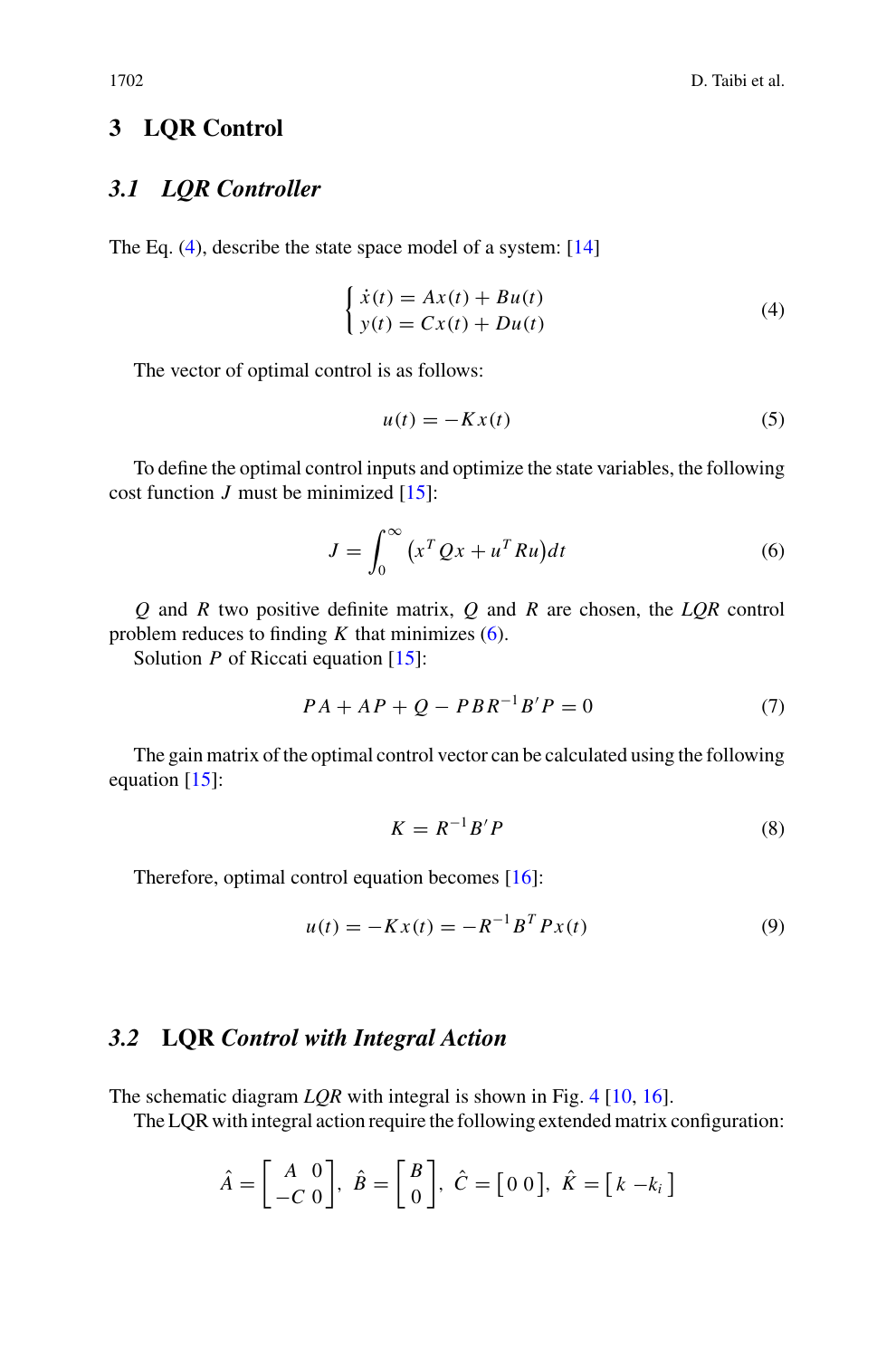

<span id="page-4-1"></span>**Fig. 4** Schematic of LQR with integral action

With

*k*: State-feedback vector gain.

 $k_i$ : Integral action.

The cost function is known by the following relationship [\[15\]](#page-10-14)**:**

$$
J = \int_0^\infty (e^T(t)Qe(t) + u^T(t)Ru(t))dt
$$

The vector  $e(t)$  is defined by:

$$
e(t) = \begin{bmatrix} \hat{x}(t) - x(\infty) \\ \xi(t) - \xi(\infty) \end{bmatrix}
$$
 (10)

Where  $\xi(t)$  represents the integral action. The gain  $K$  in [\(12\)](#page-4-2) is obtained by solving the:

$$
\hat{A}^T P + P \hat{A} - P \hat{B} R^{-1} \hat{B}^T P + Q = 0 \tag{11}
$$

<span id="page-4-2"></span>
$$
\hat{K} = R^{-1} \hat{B}^T P \tag{12}
$$

# <span id="page-4-0"></span>**4 Kalmen Filter**

## *4.1 Kalman Observer*

We consider that only the output voltage is sensed. Then, to estimate the inductor current and reduce the noisy environment effects, a Kalman filter is introduced [\[10\]](#page-10-9):

$$
\begin{cases} \n\hat{x}(t) = A\hat{x}(t) + Bu(t) + \omega(t) \\
\hat{y}(t) = C\hat{x}(t) + v(t)\n\end{cases}
$$
\n(13)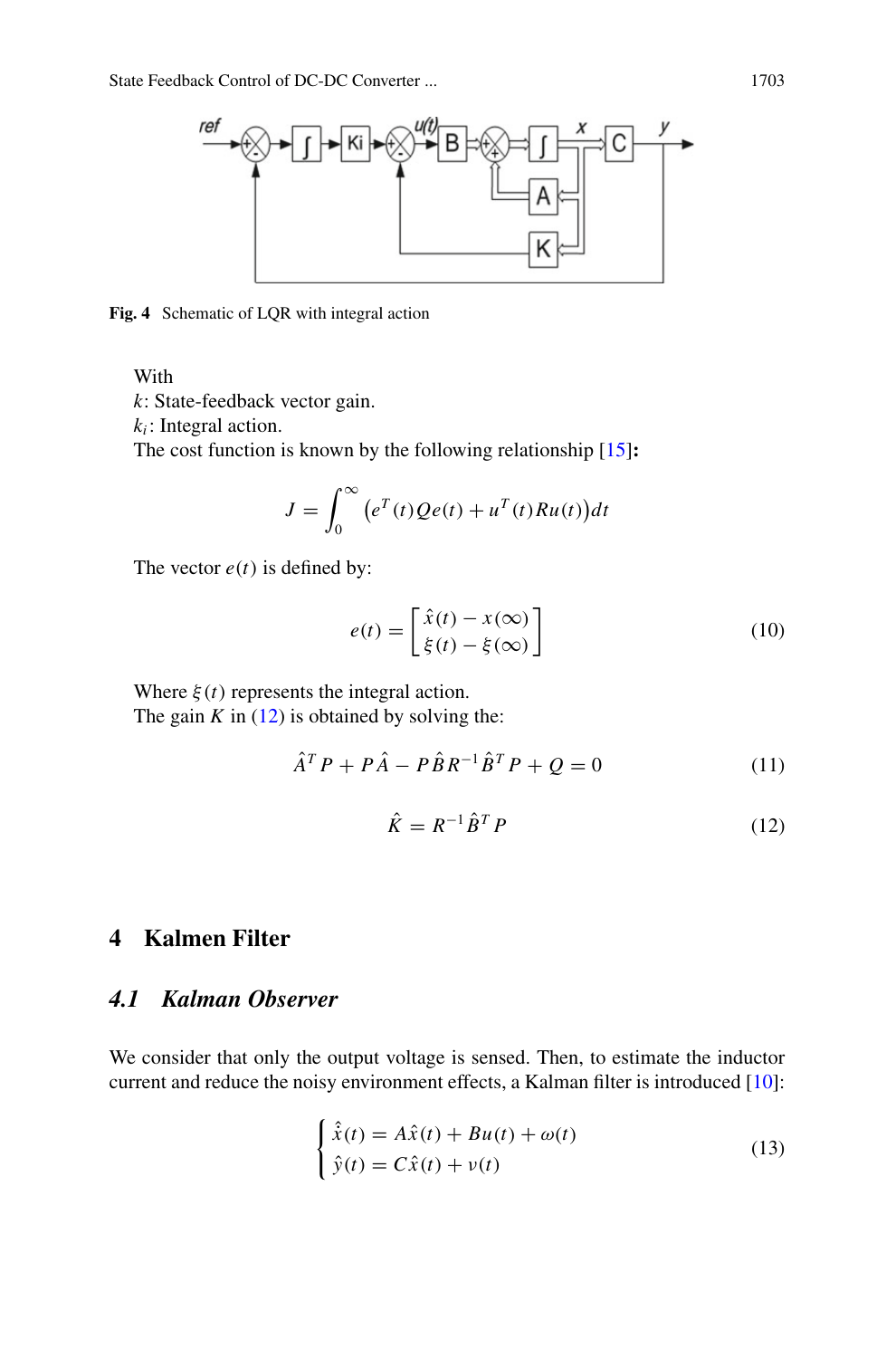where  $\omega(t)$  is a process noises, and  $v(t)$  is the voltage sensor noise.

The state equations of the Kalman filter can be carried out as follows [\[17\]](#page-10-16):

$$
\hat{\dot{x}} = (A - K_K C)\hat{x} + Bu + K_K y \tag{14}
$$

Where *K* is the Kalman gain matrix.

The Kalman filter is usually designed for linear time-varying systems is as follows [\[17\]](#page-10-16):

$$
d\hat{\dot{x}} = A(t)\hat{\dot{x}}(t)dt + B(t)u(t)dt + K_K(t)(y(t)dt - C(t)\hat{\dot{x}}(t)dt)
$$
 (15)

$$
K_K(t) = P_K(t)C^T(t)R_K^{-1}(t)
$$
\n(16)

$$
\frac{d}{dt}P_K(t) = A(t)P_K(t) + P_K(t)A^T(t) - P_K(t)C(t)^T R_K^{-1}(t)C(t)P_K(t) + Q_K(t)
$$
\n(17)

$$
\hat{x}(t_0) = x_0, \ P(t_0) = P_0
$$

#### <span id="page-5-0"></span>**5 Simulation Results**

<span id="page-5-1"></span>**Table 1** The Buck-Boost

parameters

In the MATLAB/SIMULINK using SimPowerSystems toolbox. In simulation, the Kalman filter observer algorithm was implemented using the continuous-time Kalman filter block.

The buck-boost converter with negative output voltages topology was simulated and switched by the PWM technique. The parameters used during the analysis of simulation results are shown in Table [1.](#page-5-1)

| Е            | Input voltage                  | $20$ [V]                             |
|--------------|--------------------------------|--------------------------------------|
| L            | Inductance                     | $15.91$ [mH]                         |
| $\mathsf{C}$ | Capacitance                    | $470$ [ $\mu$ F]                     |
| R            | Loading resistance             | $20 \left\lceil \Omega \right\rceil$ |
| Vref         | The reference output voltage   | $-40$ [V]                            |
| <b>I</b> ref | The reference inductor current | 6 <sup>[A]</sup>                     |
| Uref         | Initial duty cycle             | 66.67%                               |
| VD           | Diode voltage drop             | $0.7$ [V]                            |
| <b>RD</b>    | Diode on-resistance            | $0.05$ [ $\Omega$ ]                  |
| <b>RSW</b>   | Mosfet on-resistance           | $0.1$ [ $\Omega$ ]                   |
| <b>FSW</b>   | Commutation frequency          | 20 [kHz]                             |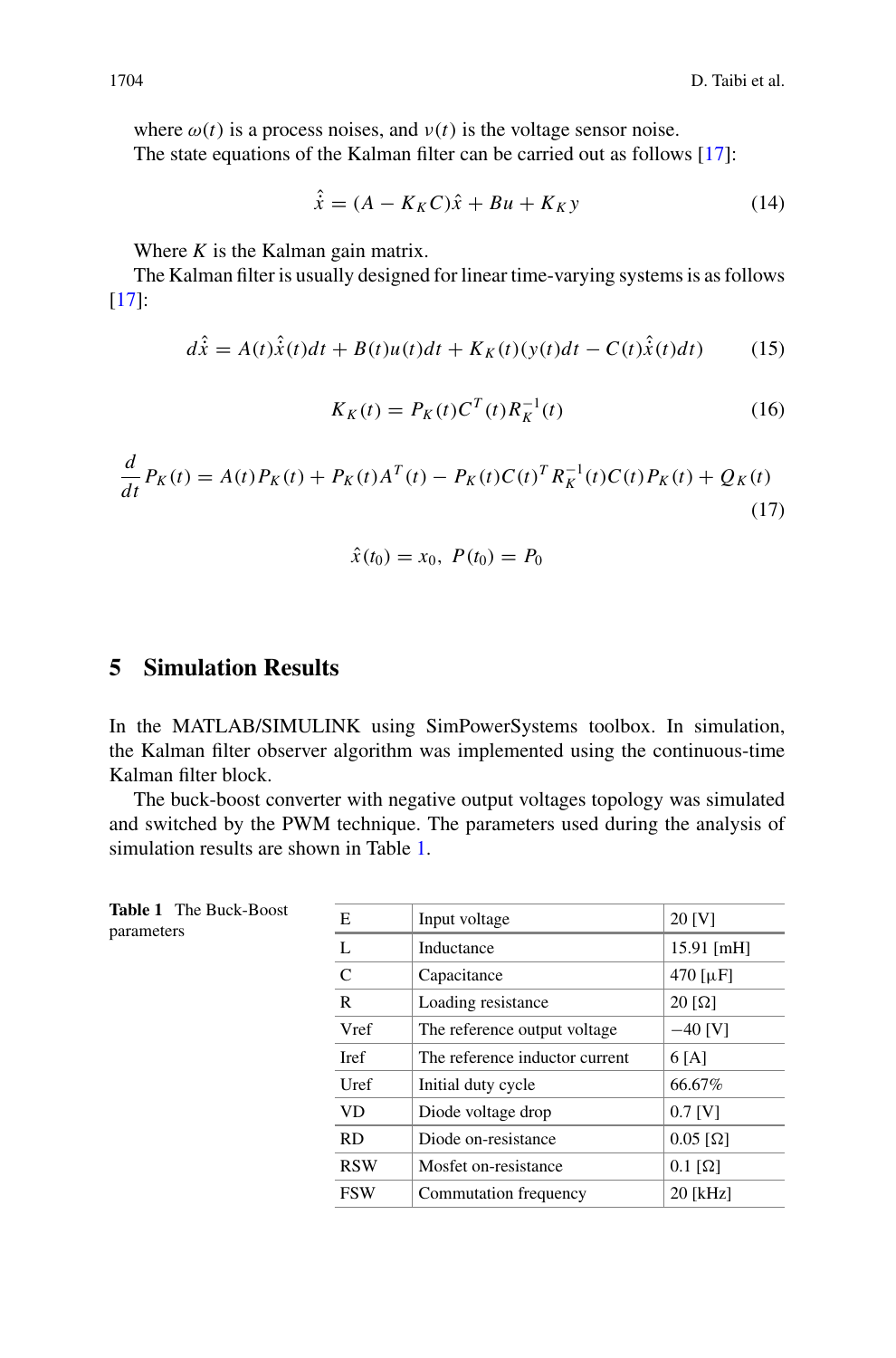

<span id="page-6-0"></span>**Fig. 5** Open and closed loop control



<span id="page-6-1"></span>**Fig. 6** Simulation results of open and closed-loop with LQR controller

#### *5.1 Analysis for Open and Closed-Loop Control*

In this case, the simulation of the buck boost converter is carried out for two cases for the control behavior of the converter in the Open and Closed-Loop control using LQR. The SimPowerSystems model is shown in Fig. [5.](#page-6-0)

According to results of the simulation, the waveform of output voltage and the inductance current have the same waveform characteristic for the open and closed loop control (Fig. [6\)](#page-6-1).

The value of the output voltage in the closed-loop is approximately −40 V and about −37 V in the open-loop. Then the average value of the inductance current is about 6 A and 5.6 A in closed and open-loop respectively. A comparison between the simulation results shows that the control with closed-loop using LQR has better dynamics response compared with open-loop as well as in the maximum peak overshoot/ undershoots, settling time.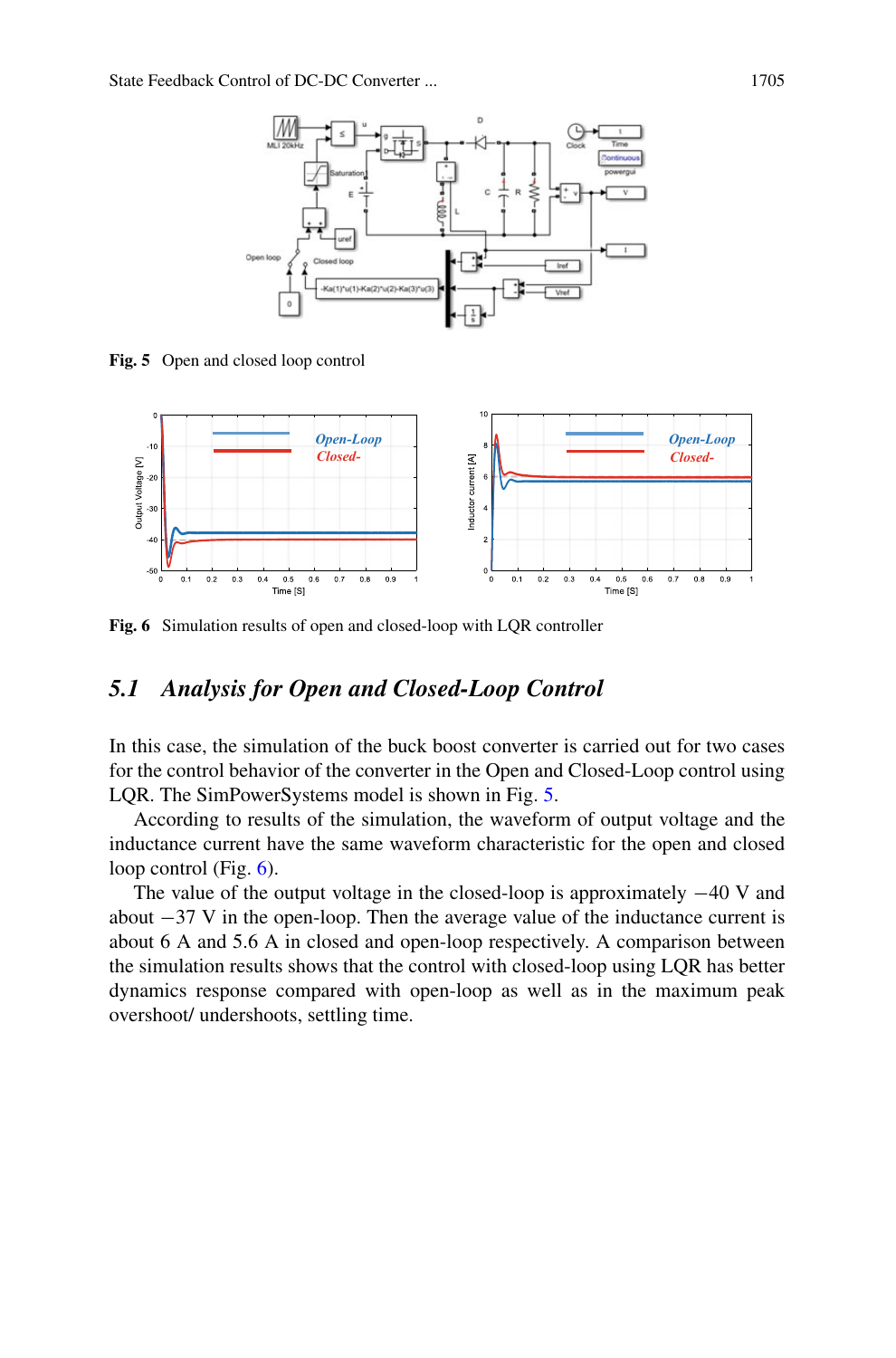

<span id="page-7-0"></span>**Fig. 7** SimPowerSystems model of buck-boost converter with LQR and Kalman filter observer



<span id="page-7-1"></span>**Fig. 8** Simulation results for estimated and measured output voltage



<span id="page-7-2"></span>**Fig. 9** Simulation results for estimated and measured inductor current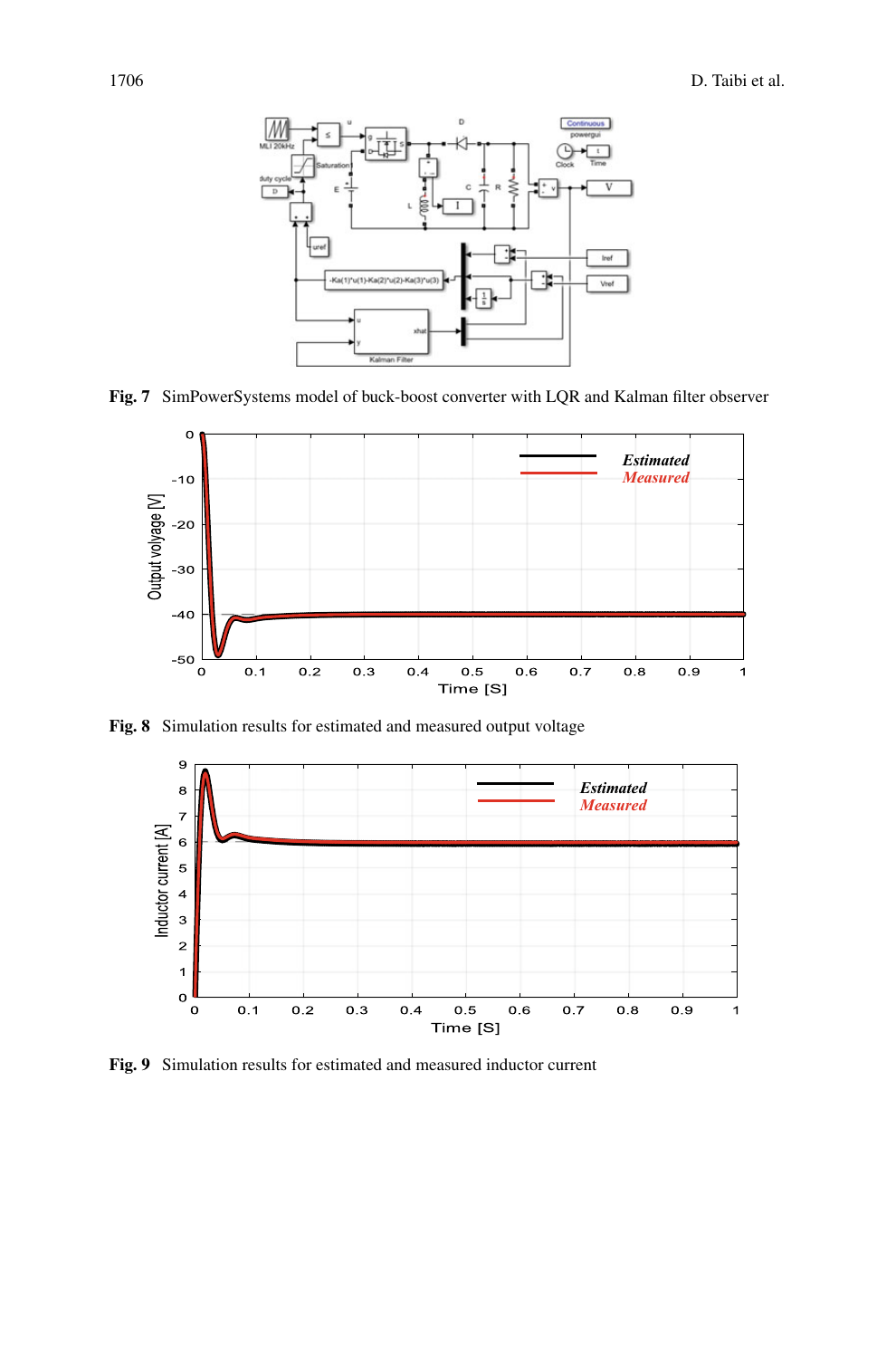# *5.2 Analysis for Buck-Boost Converter with LQR and Kalman Filter Obsever*

This section presents a simulation of the dynamic performance of an LQR controller with a Kalman filter observer. The algorithm of the observer was implemented using the Continuous-Time Kalman filter block. The Simulink model with LQR and Kalman filter observer is shown in Fig. [7.](#page-7-0)

In the Kalman filter observer, the matrices  $Q_K$  and  $R_K$  are difficult to know exactly, since the noises *w* and *v* are not known. The only possible method is to adjust the  $Q_K$ and  $R_K$  values using simulations. In this simulation, we use the values as follows:

$$
Q_K = \begin{bmatrix} 10^9 & 0 \\ 0 & 10^4 \end{bmatrix} \qquad R_K = \begin{bmatrix} 10^3 \end{bmatrix}
$$

The estimated and measured output voltage and inductance current at an output voltage reference of −40 V are shown in Fig. [8](#page-7-1) and Fig. [9.](#page-7-2) In both static and dynamic cases, it can be seen that the signals estimated by the KF observer track the real signals very well.

#### *5.3 Effect of a Measurement Noise*

In many applications, the measurement noise caused by the hardware or the environment has a significant impact on the system. The estimation accuracy of KF is tested in this paper under noisy output voltage measurement. Figure [10](#page-8-0) shows the noise injected at the output voltage in the range of  $[0-2 \text{ A}]$ . The noise is zero mean, white Gaussian. The aim of the voltage injection is to observe the low pass filter characteristics of KF. Figure [11](#page-9-1) shows the output voltage, the inductor current shown in Fig. [12.](#page-9-2) The accuracy of the state estimate can be increased by increasing the covariance of



<span id="page-8-0"></span>**Fig. 10** Injected noise to output voltage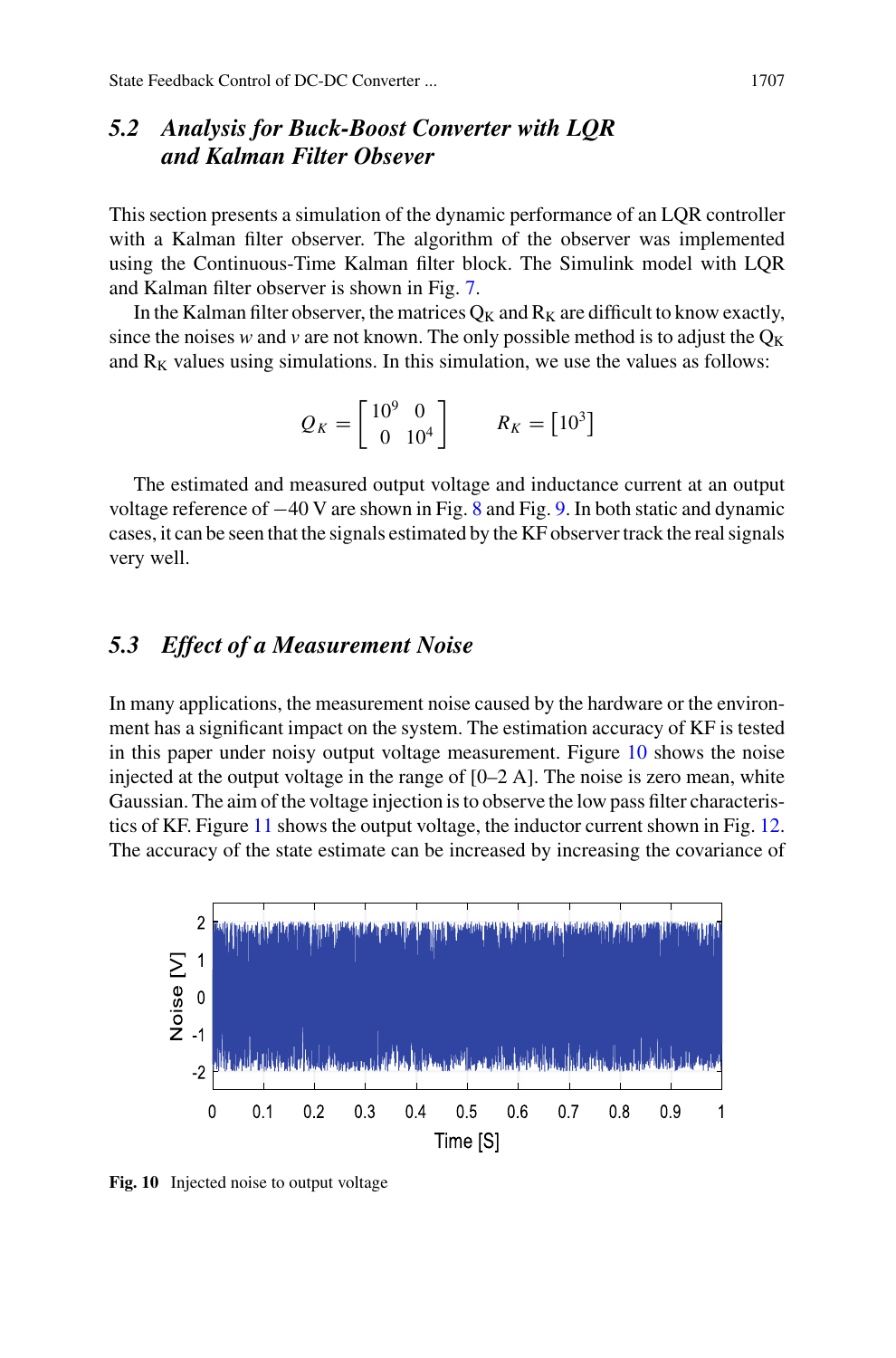

<span id="page-9-1"></span>**Fig. 11** Measured and estimated, output voltage with measured noisy



<span id="page-9-2"></span>**Fig. 12** Measured and estimated inductor current

the measurement noise under noisy conditions, which makes the system model will have more importance.

### <span id="page-9-0"></span>**6 Conclusion**

This paper has demonstrated the process of applying the state feedback control of a buck-boost converter using LQR with integral action controller. The clear advantages of state feedback, that has a positive effect on response settling time, reducing the undesirable peak overshoots and serve having a less oscillated performance, referring that this approach doesn't provide a zero static error, this latter has been solved by adding an integral action to state feedback control. The simulation results found that adding a Kalman filter reduces the cost and impact of the sensor on LQR tracking performance.